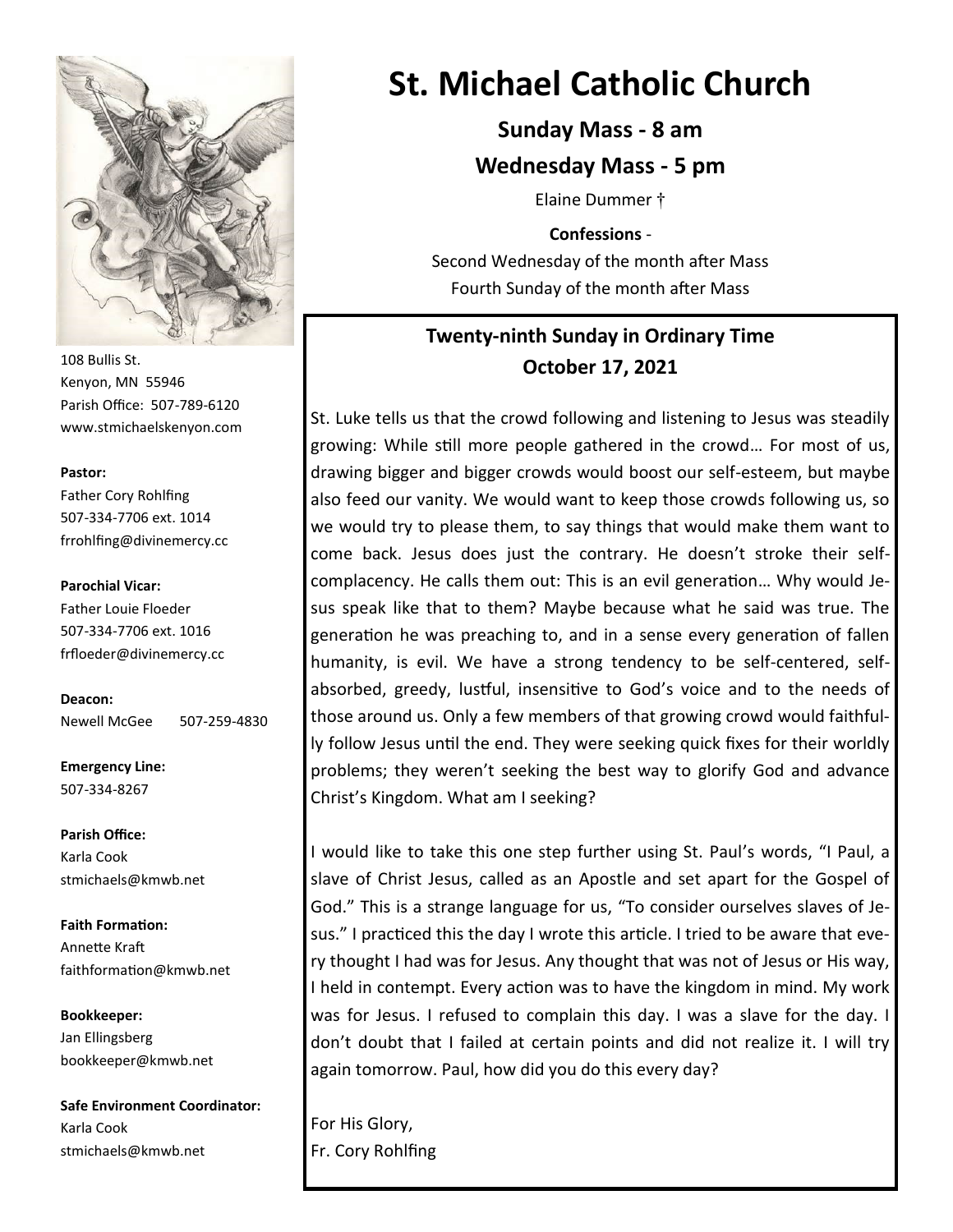Welcome to all those visiting us today. We invite everyone to continue to celebrate Mass with us at St. Michael's. Please let the parish office know if we can be of assistance to you.

| <b>CONTRIBUTIONS</b>    |   |           |  |
|-------------------------|---|-----------|--|
| October 10, 2021        |   |           |  |
| <b>Adult Envelopes:</b> |   | \$1190.00 |  |
| Loose Plate:            | ς | 73.00     |  |

**Saints of the week** October 17 - St. Ignatius of Antioch October 18 - St. Luke October 19 - St. Isaac Jogues, St. John de Brebeuf, and Companions October 20 - St. Paul of the Cross October 22 - Pope St. John Paul II October 23 - St. John of Capistrano October 24 - St. Anthony Mary Claret **Divine Mercy Mass schedule:**

Sunday - 8 am, 10 am, 12 pm (Spanish), 5 PM Monday - 5:30 pm Tuesday - 8:30 am Wednesday - 8:30 am IC 10:30 am IC Thursday - 8:30 am Friday - 8:30 am Saturday - 8:30 am, 4 pm

| <b>LITURGICAL SCHEDULE</b> |  |
|----------------------------|--|
|----------------------------|--|

## **October 24**

| Reader:  | <b>Bruce Chmelik</b>     |
|----------|--------------------------|
| Ushers:  | Tim Karl & Mary Donkers  |
| Servers: | Mark Mund & Ryan LaCanne |

## **October 31**

Reader: Mike Chase Ushers: Bruce & Laura Chmelik Servers: Izzy Chmelik & Geraldine Timm

October money counters:

Lisa Karl & Mary Baier

## **IMPORTANT UPCOMING DATES**

October 19 - Synod Small Group at Divine Mercy 6:30-8:30 pm

October 24 - Confessions 9:00 am NO Faith Formation

October 26 - Synod Small Group at Divine Mercy 6:30-8:30 pm

October 31 - All Saint's Day Mass 8:00 am

November 10 - Confessions 5:30 pm

We pray for all our parishioners, families and friends who are in need of physical or spiritual healing, especially, Anne Haynes, Bryce Young, Sharon Hoaglund, Don Graunke, Marian Spindler, and Donna Hollund.

We pray for those in the Armed forces, especially Sergio Jr & Angela Rodriguez, Zury Hoaglund, and Zane Hoaglund.

St. Michael the Archangel, defend us in battle, be our protection against the wickedness and snares of the devil. May God rebuke him we humbly pray; and do thou, O Prince of the Heavenly host, by the power of God, cast into hell Satan and all the evil spirits who prowl about the world seeking the ruin of souls. Amen.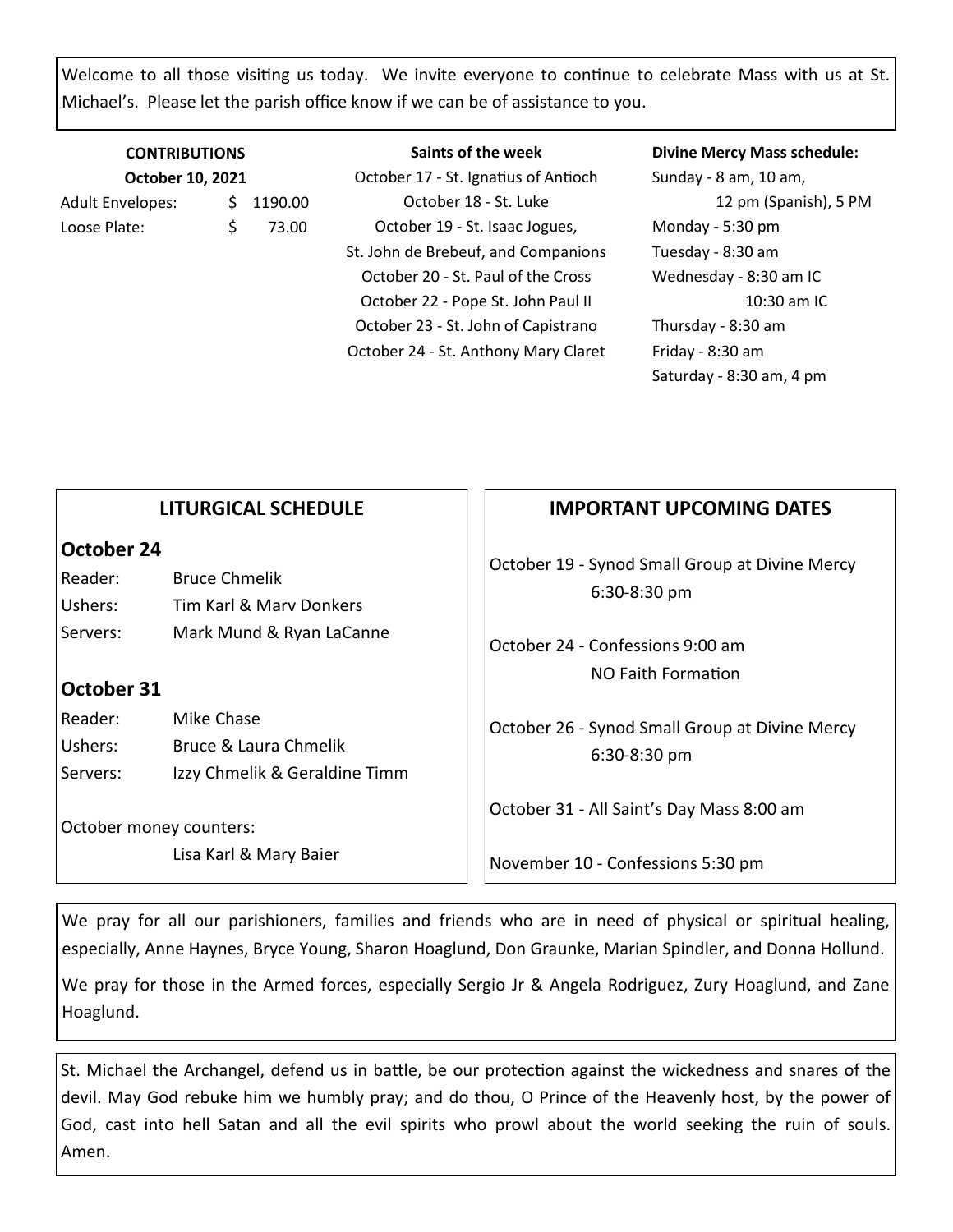

**SYNOD 2022** 

# **Bingo Party - November 20th at 7 PM!**

Join us for our annual turkey bingo party on November 20th! Prizes of turkeys, hams, and cash; raffle drawing; bottle raffle; door prizes; lunch served!

Donations are needed for the turkeys and hams, pop, water, bottles for the bottle raffle, door prizes, and bars. Sign-up sheets are on the bulletin board in the atrium.

We will again be having a basket silent auction at the November bingo party and at the Mardi Gras bingo party. Please consider donating a basket. Baskets can be brought to the parish office at any time.

**There are also sign-up sheets for the many volunteer workers we need to make the Bingo party such a success**. Please take a look and see if there is an area that you could help at the evening of the bingo party. Thank you for your dedication to this important fundraiser!



October 19th - Come One, Come All!

This week's subject: Welcoming Parishes and Collaboration in Parish Ministry

You are welcome to the complete series or to any individual week that particularly interests you.

**Join us! St. Michael's will have their own small group at the Divine Mercy sessions (at the church in Faribault) Tuesdays: October 19, & 26 November 2 & 9 6:30-8:30 pm**

**World Mission Sunday** 

**"Witness of Life"**

#### **October 23-24**

Pope Francis invites us to celebrate World Mission Sunday with the entire Church on the weekend of October 23-24. The theme of the weekend is "Witness of Life" as we recognize all those who "Cannot but speak about what we have seen and heard" (Acts 4:20) which "is a summons to each of us to 'own' and to bring to others what we bear in our hearts." (World Mission Message, Pope Francis).

This year, as an example of this theme, we highlight the passionate calling of Sister Rose Hang Vu from our archdiocese and her ministries in South and North Vietnam. The World Mission Sunday Collection supports the many activities of the Mission Church in over 1,100 struggling areas throughout the world, like Vietnam. Please support these mission dioceses by offering prayers and financial gifts during World Mission Sunday. You can contribute to this appeal at your parish, or at centerformission.org/contributedonation-form/.